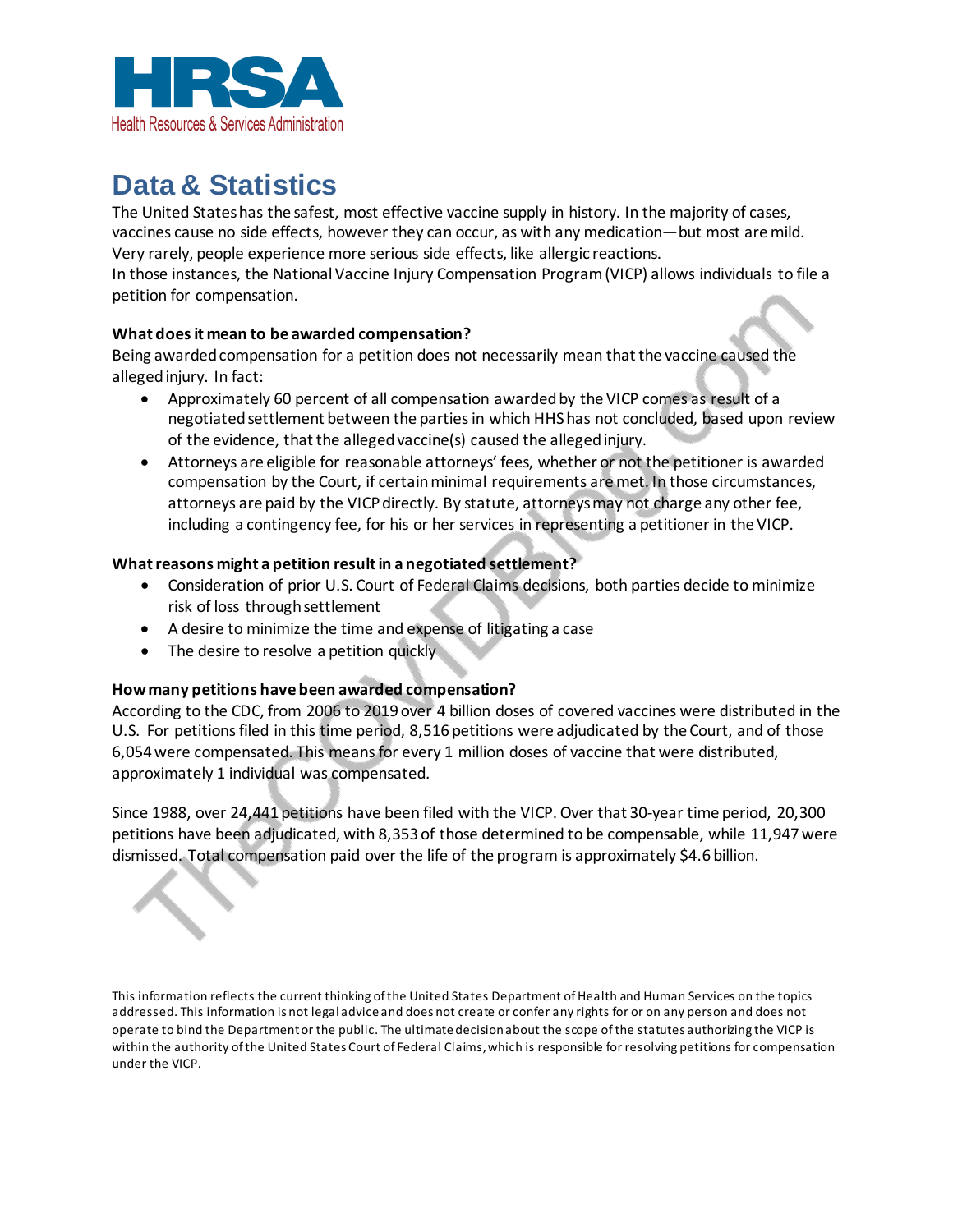## **VICP Adjudication Categories, by Alleged Vaccine for Petitions Filed Since the Inclusion of Influenza as an Eligible Vaccine for Filings 01/01/2006 through 12/31/2019**

| <b>Name of Vaccine Listed</b><br>First in a Petition (other<br>vaccines may be alleged<br>or basis for<br>compensation) | <b>Number of</b><br><b>Doses</b><br><b>Distributed in</b><br>the U.S.,<br>01/01/2006<br>through<br>12/31/2019<br>(Source: CDC) | Compensable<br><b>Concession</b> | Compensable<br>Court<br><b>Decision</b> | Compensable<br><b>Settlement</b> | Compensable<br><b>Total</b> | <b>Dismissed/Non-</b><br>Compensable<br><b>Total</b> | Grand<br><b>Total</b> |
|-------------------------------------------------------------------------------------------------------------------------|--------------------------------------------------------------------------------------------------------------------------------|----------------------------------|-----------------------------------------|----------------------------------|-----------------------------|------------------------------------------------------|-----------------------|
| DT                                                                                                                      | 794,777                                                                                                                        | 1                                | 0                                       | 5                                | 6                           | 4                                                    | 10                    |
| <b>DTaP</b>                                                                                                             | 109,991,074                                                                                                                    | 24                               | 24                                      | 116                              | 164                         | 129                                                  | 293                   |
| DTaP-Hep B-IPV                                                                                                          | 79,798,141                                                                                                                     | 6                                | 7                                       | 30                               | 43                          | 64                                                   | 107                   |
| DTaP-HIB                                                                                                                | 1,135,474                                                                                                                      | 0                                | $\mathbf{1}$                            | $\overline{2}$                   | 3                           | 2                                                    | 5                     |
| DTaP-IPV                                                                                                                | 31,439,498                                                                                                                     | 0                                | 0                                       | 5                                | 5                           | 4                                                    | 9                     |
| DTap-IPV-HIB                                                                                                            | 74,403,716                                                                                                                     | 4                                | 4                                       | 9                                | 17                          | 39                                                   | 56                    |
| <b>DTP</b>                                                                                                              | 0                                                                                                                              | $\mathbf{1}$                     | 1                                       | 3                                | 5                           | 3                                                    | 8                     |
| DTP-HIB                                                                                                                 | $\Omega$                                                                                                                       | $\mathbf{1}$                     | 0                                       | $\overline{2}$                   | 3                           | 1                                                    | 4                     |
| Hep A-Hep B                                                                                                             | 17,946,038                                                                                                                     | 3                                | $\mathbf{1}$                            | 18                               | 22                          | 8                                                    | 30                    |
| Hep B-HIB                                                                                                               | 4,787,457                                                                                                                      | $\mathbf{1}$                     | $\mathbf 1$                             | $\overline{2}$                   | 4                           | 1                                                    | 5                     |
| Hepatitis A (Hep A)                                                                                                     | 203,339,060                                                                                                                    | 8                                | 6                                       | 47                               | 61                          | 36                                                   | 97                    |
| Hepatitis B (Hep B)                                                                                                     | 216,772,259                                                                                                                    | 12                               | 12                                      | 73                               | 97                          | 94                                                   | 191                   |
| <b>HIB</b>                                                                                                              | 137,675,315                                                                                                                    | $\overline{2}$                   | 1                                       | 11                               | 14                          | 10                                                   | 24                    |
| <b>HPV</b>                                                                                                              | 132,062,306                                                                                                                    | 18                               | 14                                      | 115                              | 147                         | 232                                                  | 379                   |
| Influenza                                                                                                               | 1,842,400,000                                                                                                                  | 1,218                            | 226                                     | 2,901                            | 4,345                       | 746                                                  | 5,091                 |
| <b>IPV</b>                                                                                                              | 78,237,532                                                                                                                     | 0                                | 1                                       | 4                                | 5                           | 5                                                    | 10                    |
| <b>Measles</b>                                                                                                          | 135,660                                                                                                                        | 0                                | 0                                       | 1                                | 1                           | $\mathbf 0$                                          | $\mathbf{1}$          |
| Meningococcal                                                                                                           | 119,054,485                                                                                                                    | 8                                | 5                                       | 44                               | 57                          | 21                                                   | 78                    |
| <b>MMR</b>                                                                                                              | 116,647,585                                                                                                                    | 24                               | 16                                      | 93                               | 133                         | 134                                                  | 267                   |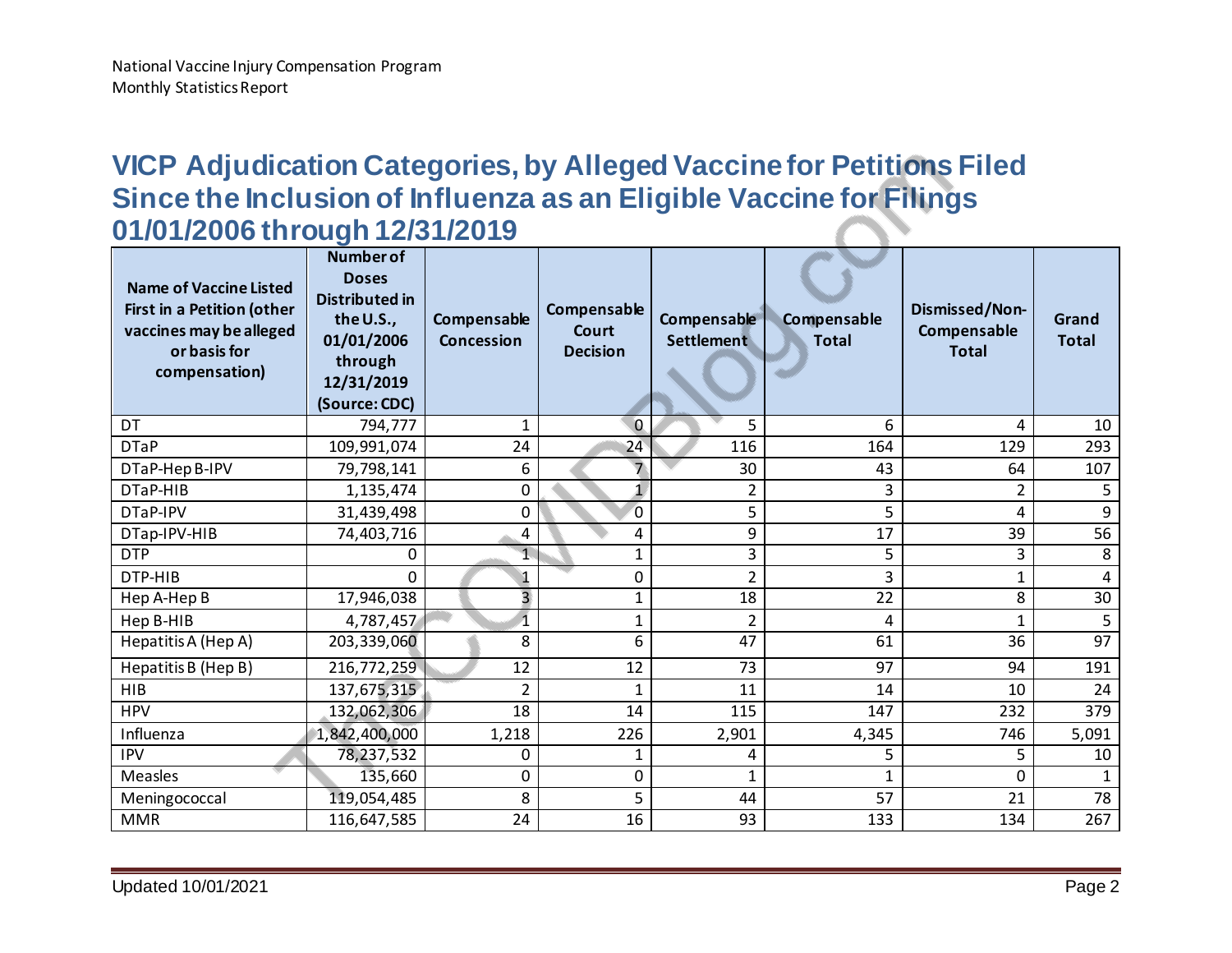| <b>Name of Vaccine Listed</b><br><b>First in a Petition (other</b><br>vaccines may be alleged<br>or basis for<br>compensation) | <b>Number of</b><br><b>Doses</b><br><b>Distributed in</b><br>the U.S.,<br>01/01/2006<br>through<br>12/31/2019<br>(Source: CDC) | Compensable<br><b>Concession</b> | Compensable<br>Court<br><b>Decision</b> | Compensable<br><b>Settlement</b> | Compensable<br><b>Total</b> | Dismissed/Non-<br>Compensable<br><b>Total</b> | Grand<br><b>Total</b> |
|--------------------------------------------------------------------------------------------------------------------------------|--------------------------------------------------------------------------------------------------------------------------------|----------------------------------|-----------------------------------------|----------------------------------|-----------------------------|-----------------------------------------------|-----------------------|
| MMR-Varicella                                                                                                                  | 32,226,723                                                                                                                     | 12                               | 0                                       | 14                               | 26                          | 19                                            | 45                    |
| <b>Mumps</b>                                                                                                                   | 110,749                                                                                                                        | 0                                | 0                                       | 0                                | 0                           | $\Omega$                                      | 0                     |
| Nonqualified                                                                                                                   | 0                                                                                                                              | 0                                | 0                                       | 3                                | 3                           | 44                                            | 47                    |
| <b>OPV</b>                                                                                                                     | $\Omega$                                                                                                                       |                                  | 0                                       | $\overline{0}$                   | 1                           | 5                                             | 6                     |
| Pneumococcal Conjugate                                                                                                         | 269,907,936                                                                                                                    | 38                               | 3                                       | 57                               | 98                          | 61                                            | 159                   |
| Rotavirus                                                                                                                      | 125,787,826                                                                                                                    | 21                               |                                         | 23                               | 48                          | 20                                            | 68                    |
| Rubella                                                                                                                        | 422,548                                                                                                                        | 0                                | 1                                       |                                  | 2                           | $\Omega$                                      |                       |
| Td                                                                                                                             | 71,408,785                                                                                                                     | 14                               | $6 \overline{6}$                        | 67                               | 87                          | 28                                            | 115                   |
| Tdap                                                                                                                           | 294,534,882                                                                                                                    | 150                              | 22                                      | 367                              | 539                         | 113                                           | 652                   |
| Tetanus                                                                                                                        | 3,836,052                                                                                                                      | 15                               | 2                                       | 47                               | 64                          | 21                                            | 85                    |
| Unspecified                                                                                                                    | 0                                                                                                                              |                                  | 1                                       | 4                                | 6                           | 593                                           | 599                   |
| Varicella                                                                                                                      | 127,901,171                                                                                                                    | 9                                |                                         | 32                               | 48                          | 25                                            | 73                    |
| <b>Grand Total</b>                                                                                                             | 4,092,757,049                                                                                                                  | 1,592                            | 366                                     | 4,096                            | 6,054                       | 2,462                                         | 8,516                 |

#### **Notes on the Adjudication Categories Table**

The date range of 01/01/2006 through 12/31/2019 w as selected to reflect petitions filed since the inclusion of influenza vaccine in July 2005. Influenza vaccine now is named in the majority of all VICP petitions.

In addition to the first vaccine alleged by a petitioner, which is the vaccine listed in this table, a VICP petition may allege other vaccines, w hich may form the basis of compensation.

Vaccine doses are self-reported distribution data provided by US-licensed vaccine manufacturers. The data provide an estimate of the annual national distribution and do not represent vaccine administration. In order to maintain confidentiality of an individual manufacturer or brand, the data are presented in an aggregate format by vaccine type. Flu doses are derived from CDC's FluFinder tracking system, w hich includes data provided to CDC by US-licensed influenza vaccine manufacturers as w ell as their first line distributors.

"Unspecified" means insufficient information w as submitted to make an initial determination. The conceded "unspecified" petition w as for multiple unidentified vaccines that caused abscess formation at the vaccination site(s), and the "unspecified" settlements w ere for multiple vaccines later identified in the Special Masters' decisions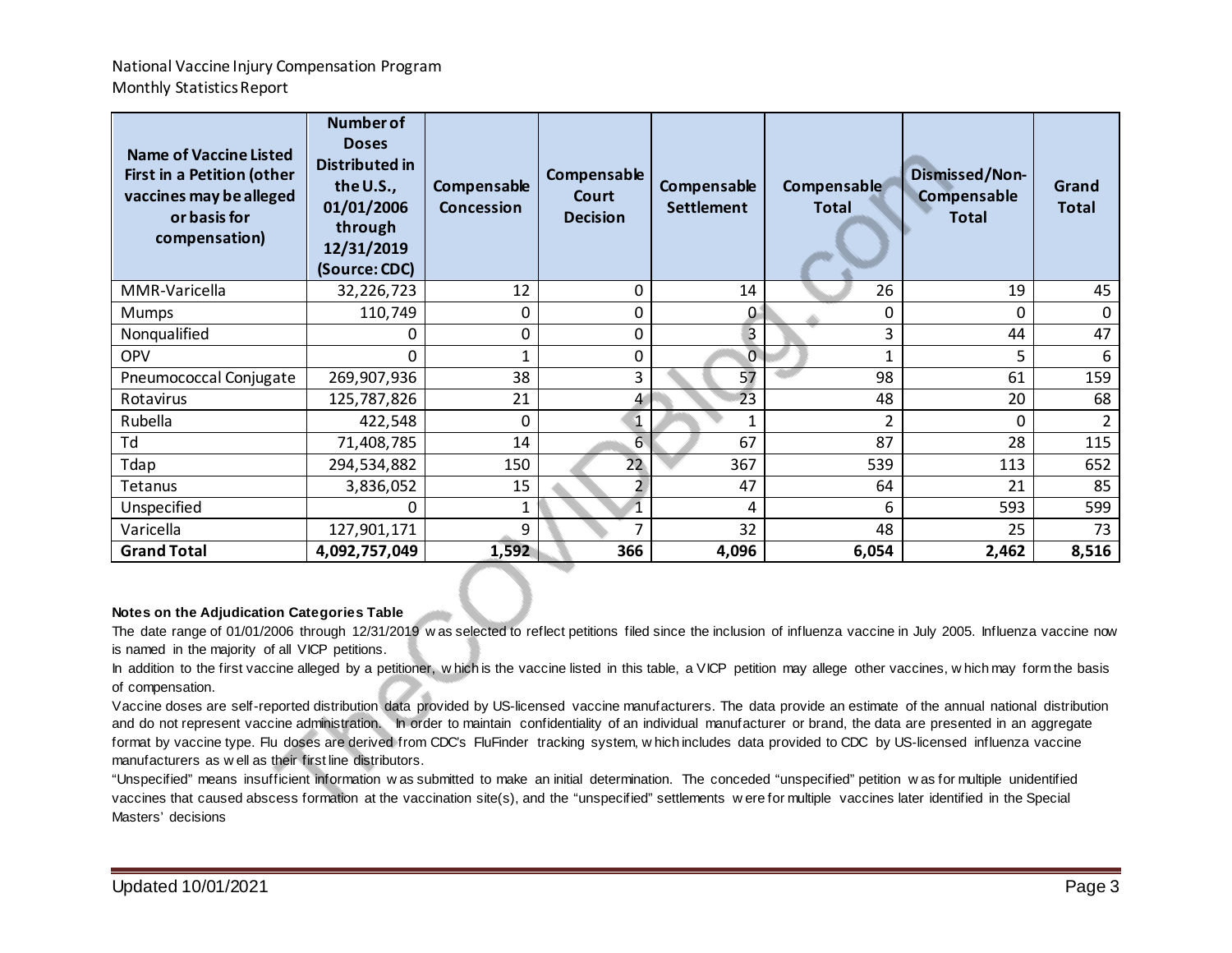### National Vaccine Injury Compensation Program Monthly Statistics Report

#### **Definitions**

**Compensable** – The injured person w ho filed a petition w as paid money by the VICP. Compensation can be achieved through a concession by the U.S. Department of Health and Human Services (HHS), a decision on the merits of the petition by a special master or a judge of the U.S. Court of Federal Claims (Court), or a settlement betw een the parties.

- **Concession**: HHS concludes that a petition should be compensated based on a thorough review and analysis of the evidence, including medical records and the scientific and medical literature. The HHS review concludes that the petitioner is entitled to compensation, including a determination either that it is more likely than not that the vaccine caused the injury or the evidence supports fulfillment of the criteria of the Vaccine Injury Table. The Court also determines that the petition should be compensated.
- **Court Decision**: A special master or the court, w ithin the United States Court of Federal Claims, issues a legal decision after w eighing the evidence presented by both sides. HHS abides by the ultimate Court decision even if it maintains its position that the petitioner w as not entitled to compensation (e.g., that the injury w as not caused by the vaccine).

For injury petitions, compensable court decisions are based in part on one of the follow ing determinations by the court:

- 1. The evidence is legally sufficient to show that the vaccine more likely than not caused (or significantly aggravated) the injury; or
- 2. The injury is listed on, and meets all of the requirements of, the Vaccine Injury Table, and HHS has not proven that a factor unrelated to the vaccine more likely than not caused or significantly aggravated the injury. An injury listed on the Table and meeting all Table requirements is given the legal presumption of causation. It should be noted that conditions are placed on the Table for both scientific and policy reasons.
- **Settlement**: The petition is resolved via a negotiated settlement betw een the parties. This settlement is not an admission by the United States or the Secretary of Health and Human Services that the vaccine caused the petitioner's alleged injuries, and, in settled cases, the Court does not determine that the vaccine caused the injury. A settlement therefore cannot be characterized as a decision by HHS or by the Court that the vaccine caused an injury. Petitions may be resolved by settlement for many reasons, including consideration of prior court decisions; a recognition by both parties that there is a risk of loss in proceeding to a decision by the Court making the certainty of settlement more desirable; a desire by both parties to minimize the time and expense associated w ith litigating a case to conclusion; and a desire by both parties to resolve a case quickly and efficiently.
- **Non-compensable/Dismissed**: The injured person w ho filed a petition w as ultimately not paid money. Non-compensable Court decisions include the follow ing:
	- 1. The Court determines that the person w ho filed the petition did not demonstrate that the injury w as caused (or significantly aggravated) by a covered vaccine or meet the requirements of the Table (for injuries listed on the Table).
	- 2. The petition w as dismissed for not meeting other statutory requirements (such as not meeting the filing deadline, not receiving a covered vaccine, and not meeting the statute's severity requirement).
	- 3. The injured person voluntarily w ithdrew his or her petition.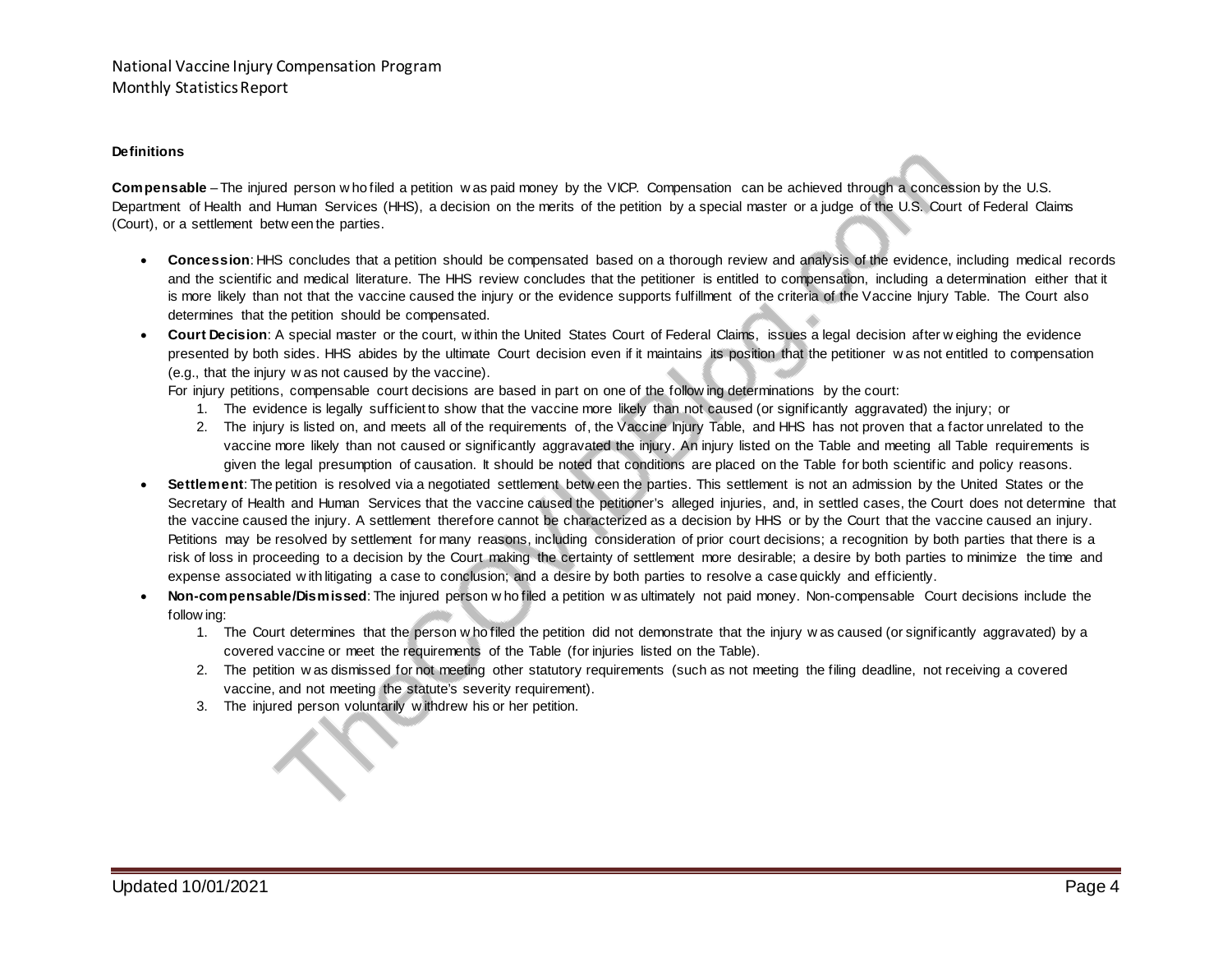## **Petitions Filed, Compensated and Dismissed, by Alleged Vaccine, Since the Beginning of VICP, 10/01/1988 through 10/01/2021**

| <b>Vaccines</b>           | <b>Filed</b> | <b>Filed</b>   | <b>Filed</b>          | Compensated    | <b>Dismissed</b> |
|---------------------------|--------------|----------------|-----------------------|----------------|------------------|
|                           | Injury       | <b>Death</b>   | Grand<br><b>Total</b> |                |                  |
| DTaP-IPV                  | 16           | 0              | 16                    | 5              | 4                |
| DT                        | 69           | 9              | 78                    | 26             | 52               |
| <b>DTP</b>                | 3,288        | 696            | 3,984                 | 1,273          | 2,709            |
| DTP-HIB                   | 20           | 8              | 28                    | 7              | 21               |
| <b>DTaP</b>               | 479          | 86             | 565                   | 245            | 268              |
| DTaP-Hep B-IPV            | 97           | 39             | 136                   | 44             | 64               |
| DTaP-HIB                  | 11           | $\mathbf{1}$   | 12                    | 7              | 4                |
| DTaP-IPV-HIB              | 50           | 21             | 71                    | 17             | 39               |
| Td                        | 231          | 3              | 234                   | 132            | 79               |
| Tdap                      | 1,052        | 8              | 1,060                 | 542            | 117              |
| Tetanus                   | 170          | 3              | 173                   | 87             | 48               |
| Hepatitis A (Hep A)       | 134          | $\overline{7}$ | 141                   | 62             | 39               |
| Hepatitis B (Hep B)       | 737          | 62             | 799                   | 288            | 442              |
| Hep A-Hep B               | 42           | 0              | 42                    | 22             | 9                |
| Hep B-HIB                 | 8            | $\bf{0}$       | 8                     | 5              | 3                |
| <b>HIB</b>                | 48           | $\overline{3}$ | 51                    | 21             | 20               |
| <b>HPV</b>                | 548          | 17             | 565                   | 146            | 253              |
| Influenza                 | 7,916        | 200            | 8,116                 | 4,367          | 787              |
| <b>IPV</b>                | 269          | 14             | 283                   | 9              | 271              |
| <b>OPV</b>                | 282          | 28             | 310                   | 158            | 152              |
| <b>Measles</b>            | 145          | 19             | 164                   | 56             | 107              |
| Meningococcal             | 115          | 3              | 118                   | 58             | 22               |
| <b>MMR</b>                | 1,023        | 62             | 1,085                 | 415            | 596              |
| MMR-Varicella             | 58           | 2              | 60                    | 26             | 19               |
| MR.                       | 15           | 0              | 15                    | 6              | 9                |
| <b>Mumps</b>              | 10           | 0              | 10                    | 1              | 9                |
| <b>Pertussis</b>          | 4            | 3              | 7                     | $\overline{2}$ | 5                |
| Pneumococcal<br>Conjugate | 296          | 22             | 318                   | 103            | 77               |
| Rotavirus                 | 111          | 6              | 117                   | 71             | 30               |
| Rubella                   | 190          | 4              | 194                   | 71             | 123              |
| Varicella                 | 111          | 10             | 121                   | 68             | 37               |
| Nonqualified <sup>1</sup> | 113          | 11             | 124                   | 3              | 116              |
| Unspecified <sup>2</sup>  | 5,426        | 9              | 5,435                 | 10             | 5,416            |
| <b>Grand Total</b>        | 23,085       | 1,356          | 24,441                | 8,353          | 11,947           |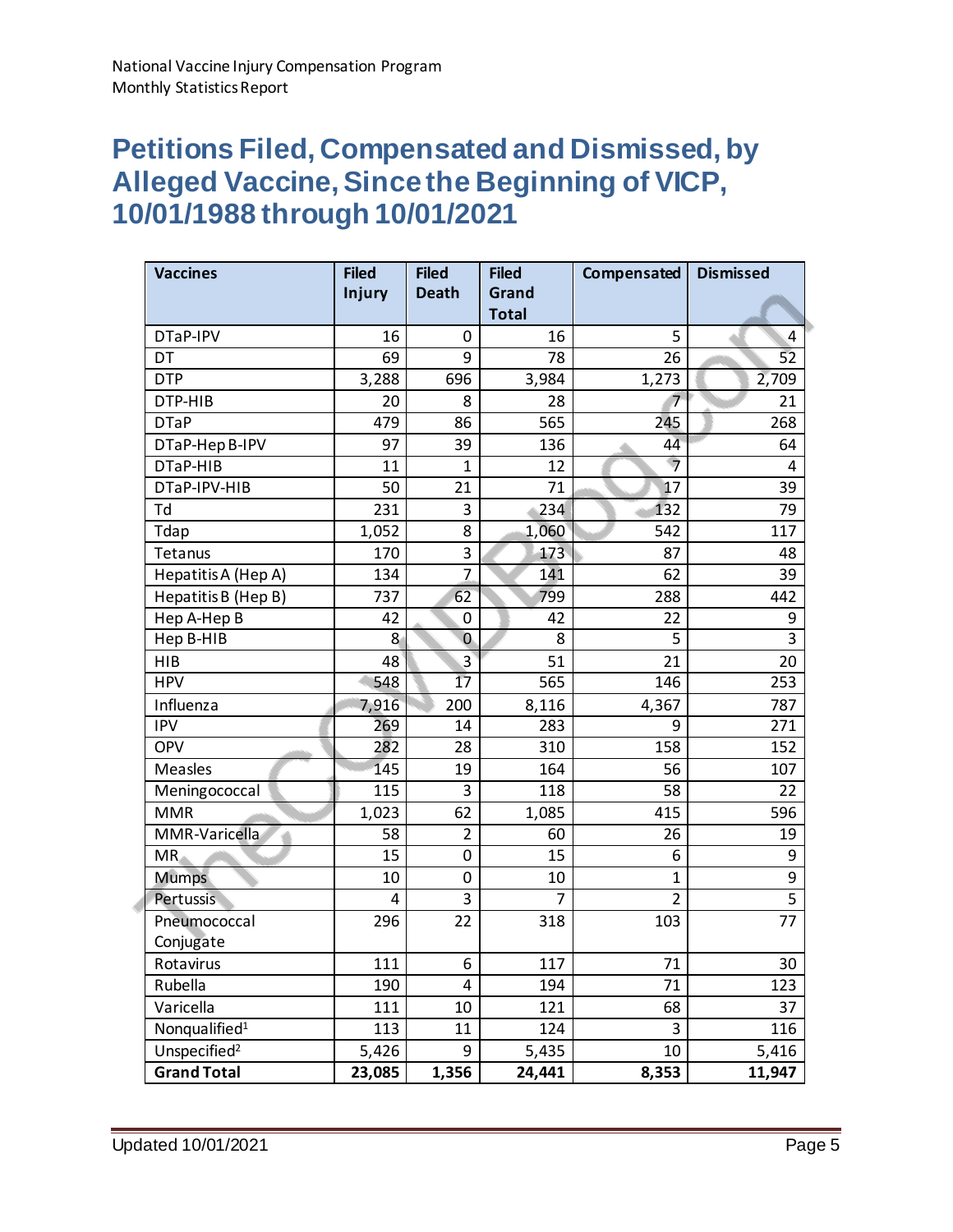National Vaccine Injury Compensation Program Monthly Statistics Report

<sup>1</sup> Nonqualified petitions are those filed for vaccines not covered under the VICP.

<sup>2</sup> Unspecified petitions are those submitted w ith insufficient information to make a determination.

| <b>Fiscal Year</b> | <b>Total</b> |
|--------------------|--------------|
| FY 1988            | 24           |
| FY 1989            | 148          |
| FY 1990            | 1,492        |
| FY 1991            | 2,718        |
| FY 1992            | 189          |
| FY 1993            | 140          |
| FY 1994            | 107          |
| FY 1995            | 180          |
| FY 1996            | 84           |
| FY 1997            | 104          |
| FY 1998            | 120          |
| FY 1999            | 411          |
| FY 2000            | 164          |
| FY 2001            | 215          |
| FY 2002            | 958          |
| FY 2003            | 2,592        |
| FY 2004            | 1,214        |
| FY 2005            | 735          |
| FY 2006            | 325          |
| FY 2007            | 410          |
| FY 2008            | 417          |
| FY 2009            | 397          |
| FY 2010            | 447          |
| FY 2011            | 386          |
| FY 2012            | 402          |
| FY 2013            | 504          |
| FY 2014            | 633          |
| FY 2015            | 803          |
| FY 2016            | 1,120        |
| FY 2017            | 1,243        |
| FY 2018            | 1,238        |
| FY 2019            | 1,282        |
| FY 2020            | 1,192        |
|                    |              |
| FY 2021            | 2,047        |

### **Petitions Filed**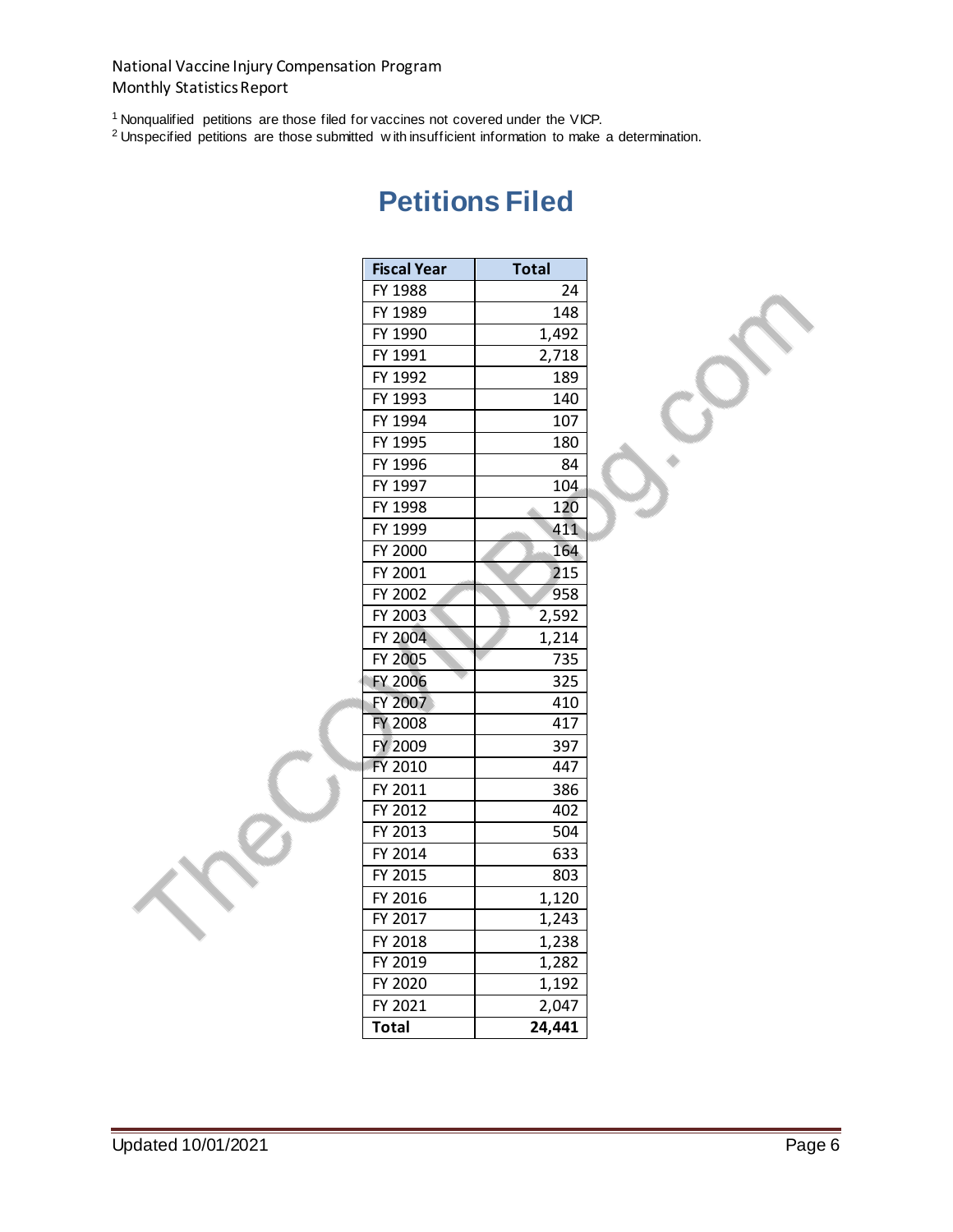### **Adjudications**

Generally, petitions are not adjudicated in the same fiscal year as filed. On average, it takes 2 to 3 years to adjudicate a petition after it is filed.

| <b>Fiscal Year</b> | Compensable | <b>Dismissed</b> | <b>Total</b> |  |
|--------------------|-------------|------------------|--------------|--|
| FY 1989            | 9           | 12               | 21           |  |
| FY 1990            | 100         | 33               | 133          |  |
| FY 1991            | 141         | 447              | 588          |  |
| FY 1992            | 166         | 487              | 653          |  |
| FY 1993            | 125         | 588              | 713          |  |
| FY 1994            | 162         | 446              | 608          |  |
| FY 1995            | 160         | 575              | 735          |  |
| FY 1996            | 162         | 408              | 570          |  |
| FY 1997            | 189         | 198              | 387          |  |
| FY 1998            | 144         | 181              | 325          |  |
| FY 1999            | 98          | 139              | 237          |  |
| FY 2000            | 125         | 104              | 229          |  |
| FY 2001            | 86          | 88               | 174          |  |
| FY 2002            | 104         | 104              | 208          |  |
| FY 2003            | 56          | 100              | 156          |  |
| FY 2004            | 62          | 247              | 309          |  |
| FY 2005            | 60          | 229              | 289          |  |
| FY 2006            | 69          | 193              | 262          |  |
| FY 2007            | 82          | 136              | 218          |  |
| FY 2008            | 147         | 151              | 298          |  |
| FY 2009            | 134         | 257              | 391          |  |
| FY 2010            | 180         | 330              | 510          |  |
| FY 2011            | 266         | 1,742            | 2,008        |  |
| FY 2012            | 265         | 2,533            | 2,798        |  |
| FY 2013            | 369         | 651              | 1,020        |  |
| FY 2014            | 370         | 194              | 564          |  |
| FY 2015            | 520         | 145              | 665          |  |
| FY 2016            | 700         | 187              | 887          |  |
| FY 2017            | 696         | 204              | 900          |  |
| FY 2018            | 544         | 199              | 743          |  |
| FY 2019            | 642         | 184              | 826          |  |
| FY 2020            | 710         | 217              | 927          |  |
| FY 2021            | 710         | 238              | 948          |  |
| <b>Total</b>       | 8,353       | 11,947           | 20,300       |  |



 $\prec$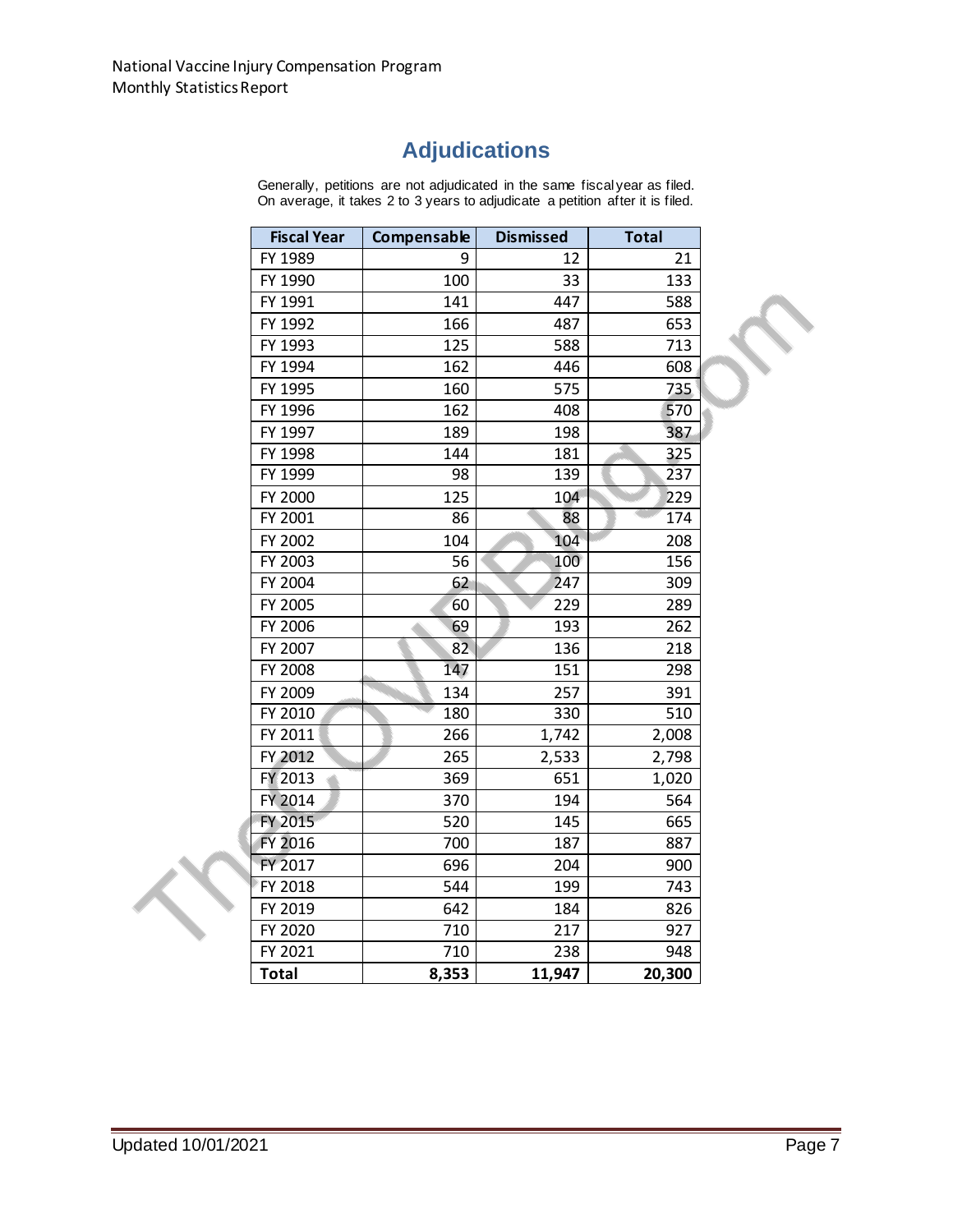# **Awards Paid**

| <b>Fiscal Year</b> | Number of<br>Compensated<br>Awards | <b>Petitioners' Award</b><br>Amount | Attorneys'<br><b>Fees/Costs</b><br><b>Payments</b> | <b>Number of Payments</b><br>to Attorneys<br>(Dismissed Cases) | Attorneys'<br><b>Fees/Costs</b><br><b>Payments</b><br>(Dismissed<br>Cases) | Number of<br><b>Payments to</b><br><b>Interim</b><br><b>Attorneys'</b> | <b>Interim</b><br>Attorneys'<br><b>Fees/Costs</b><br><b>Payments</b> | <b>Total Outlays</b> |
|--------------------|------------------------------------|-------------------------------------|----------------------------------------------------|----------------------------------------------------------------|----------------------------------------------------------------------------|------------------------------------------------------------------------|----------------------------------------------------------------------|----------------------|
| FY 1989            | 6                                  | \$1,317,654.78                      | \$54,107.14                                        | 0                                                              | \$0.00                                                                     | 0                                                                      | \$0.00                                                               | \$1,371,761.92       |
| FY 1990            | 88                                 | \$53,252,510.46                     | \$1,379,005.79                                     | $\overline{4}$                                                 | \$57,699.48                                                                | 0                                                                      | \$0.00                                                               | \$54,689,215.73      |
| FY 1991            | 114                                | \$95,980,493.16                     | \$2,364,758.91                                     | $\overline{30}$                                                | \$496,809.21                                                               | 0                                                                      | \$0.00                                                               | \$98,842,061.28      |
| FY 1992            | 130                                | \$94,538,071.30                     | \$3,001,927.97                                     | 118                                                            | \$1,212,677.14                                                             | 0                                                                      | \$0.00                                                               | \$98,752,676.41      |
| FY 1993            | 162                                | \$119,693,267.87                    | \$3,262,453.06                                     | 272                                                            | \$2,447,273.05                                                             | 0                                                                      | \$0.00                                                               | \$125,402,993.98     |
| FY 1994            | 158                                | \$98,151,900.08                     | \$3,571,179.67                                     | 335                                                            | \$3,166,527.38                                                             | 0                                                                      | \$0.00                                                               | \$104,889,607.13     |
| FY 1995            | 169                                | \$104,085,265.72                    | \$3,652,770.57                                     | 221                                                            | \$2,276,136.32                                                             | 0                                                                      | \$0.00                                                               | \$110,014,172.61     |
| FY 1996            | 163                                | \$100,425,325.22                    | \$3,096,231.96                                     | 216                                                            | \$2,364,122.71                                                             | 0                                                                      | \$0.00                                                               | \$105,885,679.89     |
| FY 1997            | 179                                | \$113,620,171.68                    | \$3,898,284.77                                     | 142                                                            | \$1,879,418.14                                                             | 0                                                                      | \$0.00                                                               | \$119,397,874.59     |
| FY 1998            | 165                                | \$127,546,009.19                    | \$4,002,278.55                                     | 121                                                            | \$1,936,065.50                                                             | 0                                                                      | \$0.00                                                               | \$133,484,353.24     |
| FY 1999            | 96                                 | \$95,917,680.51                     | \$2,799,910.85                                     | 117                                                            | \$2,306,957.40                                                             | 0                                                                      | \$0.00                                                               | \$101,024,548.76     |
| FY 2000            | 136                                | \$125,945,195.64                    | \$4,112,369.02                                     | 80                                                             | \$1,724,451.08                                                             | 0                                                                      | \$0.00                                                               | \$131,782,015.74     |
| FY 2001            | 97                                 | \$105,878,632.57                    | \$3,373,865.88                                     | 57                                                             | \$2,066,224.67                                                             | 0                                                                      | \$0.00                                                               | \$111,318,723.12     |
| FY 2002            | 80                                 | \$59,799,604.39                     | \$2,653,598.89                                     | 50                                                             | \$656,244.79                                                               | 0                                                                      | \$0.00                                                               | \$63,109,448.07      |
| FY 2003            | 65                                 | \$82,816,240.07                     | \$3,147,755.12                                     | 69                                                             | \$1,545,654.87                                                             | 0                                                                      | \$0.00                                                               | \$87,509,650.06      |
| FY 2004            | 57                                 | \$61,933,764.20                     | \$3,079,328.55                                     | 69                                                             | \$1,198,615.96                                                             | 0                                                                      | \$0.00                                                               | \$66,211,708.71      |
| FY 2005            | 64                                 | \$55,065,797.01                     | \$2,694,664.03                                     | 71                                                             | \$1,790,587.29                                                             | 0                                                                      | \$0.00                                                               | \$59,551,048.33      |
| FY 2006            | 68                                 | \$48,746,162.74                     | \$2,441,199.02                                     | 54                                                             | \$1,353,632.61                                                             | 0                                                                      | \$0.00                                                               | \$52,540,994.37      |
| FY 2007            | 82                                 | \$91,449,433.89                     | \$4,034,154.37                                     | 61                                                             | \$1,692,020.25                                                             | 0                                                                      | \$0.00                                                               | \$97,175,608.51      |
| FY 2008            | 141                                | \$75,716,552.06                     | \$5,191,770.83                                     | 74                                                             | \$2,531,394.20                                                             | $\overline{2}$                                                         | \$117,265.31                                                         | \$83,556,982.40      |
| FY 2009            | 131                                | \$74,142,490.58                     | \$5,404,711.98                                     | 36                                                             | \$1,557,139.53                                                             | 28                                                                     | \$4,241,362.55                                                       | \$85,345,704.64      |
| FY 2010            | 173                                | \$179,387,341.30                    | \$5,961,744.40                                     | 59                                                             | \$1,933,550.09                                                             | 22                                                                     | $\overline{\$1,}978,803.88$                                          | \$189,261,439.67     |
| FY 2011            | 251                                | \$216,319,428.47                    | \$9,572,042.87                                     | 403                                                            | \$5,589,417.19                                                             | 28                                                                     | \$2,001,770.91                                                       | \$233,482,659.44     |
| FY 2012            | 249                                | \$163,491,998.82                    | \$9,241,427.33                                     | 1,020                                                          | \$8,649,676.56                                                             | 37                                                                     | \$5,420,257.99                                                       | \$186,803,360.70     |
| FY 2013            | 375                                | \$254,666,326.70                    | \$13,543,099.70                                    | 704                                                            | \$7,012,615.42                                                             | 50                                                                     | $\overline{\$1,454,851.74}$                                          | \$276,676,893.56     |
| FY 2014            | 365                                | \$202,084,196.12                    | \$12,161,422.64                                    | 508                                                            | \$6,824,566.68                                                             | 38                                                                     | \$2,493,460.73                                                       | \$223,563,646.17     |
| FY 2015            | 508                                | \$204,137,880.22                    | \$14,445,776.29                                    | 118                                                            | \$3,546,785.14                                                             | 50                                                                     | \$3,089,497.68                                                       | \$225,219,939.33     |